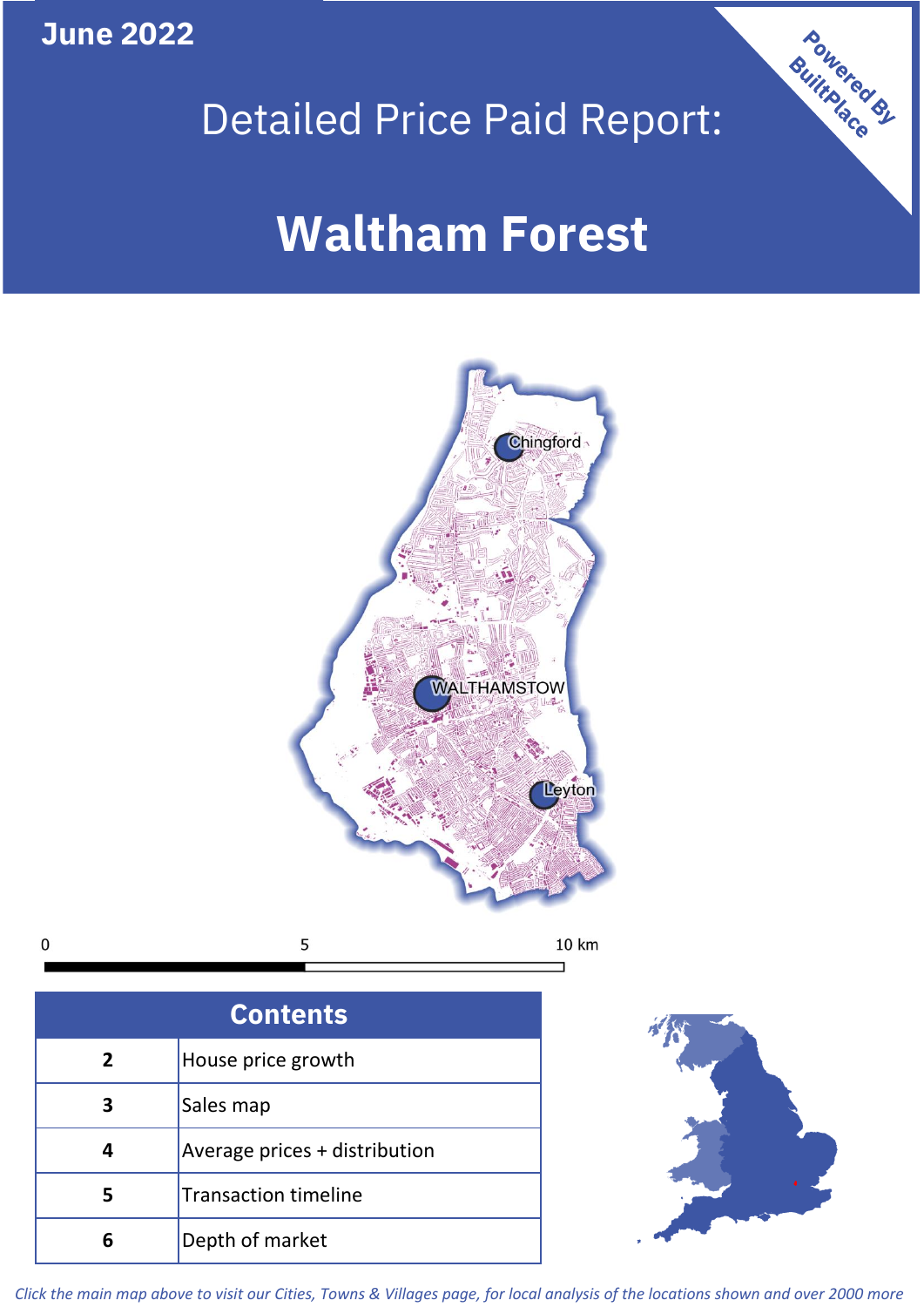### **Headline Data**

|                     | <b>Current level</b> | 3 month  | <b>Annual</b> | '5 vear. | 10 year |
|---------------------|----------------------|----------|---------------|----------|---------|
| <b>House prices</b> | £478,261             | 1.9%     | 1.0%          | 12.3%    | 115.8%  |
| <b>Transactions</b> | 3,108                | $-13.4%$ | 24.2%         | 3.3%     | 34.2%   |

# **House Price Growth (April 2022 data)**

#### *Annual Change in House Prices*



House prices in Waltham Forest grew by 1.0% in the 12 months to April 2022 (based on 3-month smoothed data). By comparison national house prices grew by 10.7% and prices in London grew by 6.7% over the same period.

Waltham Forest house prices are now 97.0% above their previous peak in 2007, compared to +76.7% for London and +52.9% across England.



#### *Year-To-Date Change in House Prices, December to April*

Local prices have grown by 2.1% in 2022 so far, compared to growth of 2.4% over the same period last year.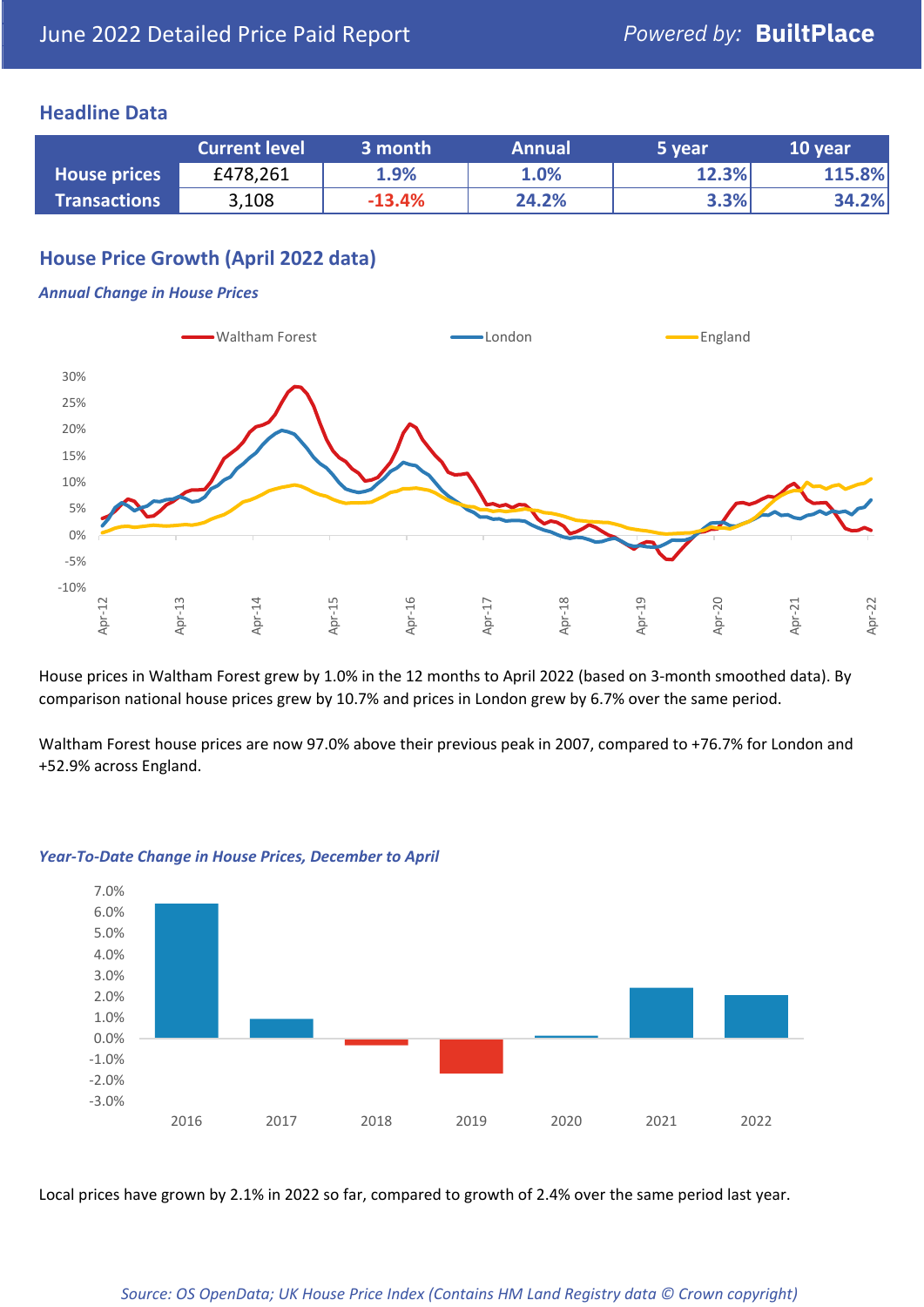# **House Price Map**

### *12 months to April 2022*



*Each point is one postcode, coloured by the average value relative to all sales in this local authority (price bands are LA-specific quintiles).*

# **Map Key**

| Min      | <b>Max</b> |                            |
|----------|------------|----------------------------|
| Up to    | £356,000   | 1st quintile / lowest 20%  |
| £356,000 | £450,000   | 2nd quintile               |
| £450,000 | £539,000   | 3rd quintile               |
| £539,000 | £669,000   | 4th quintile               |
| £669,000 | and over   | 5th quintile / highest 20% |

*Source: OS OpenData; UK House Price Index (Contains HM Land Registry data © Crown copyright)*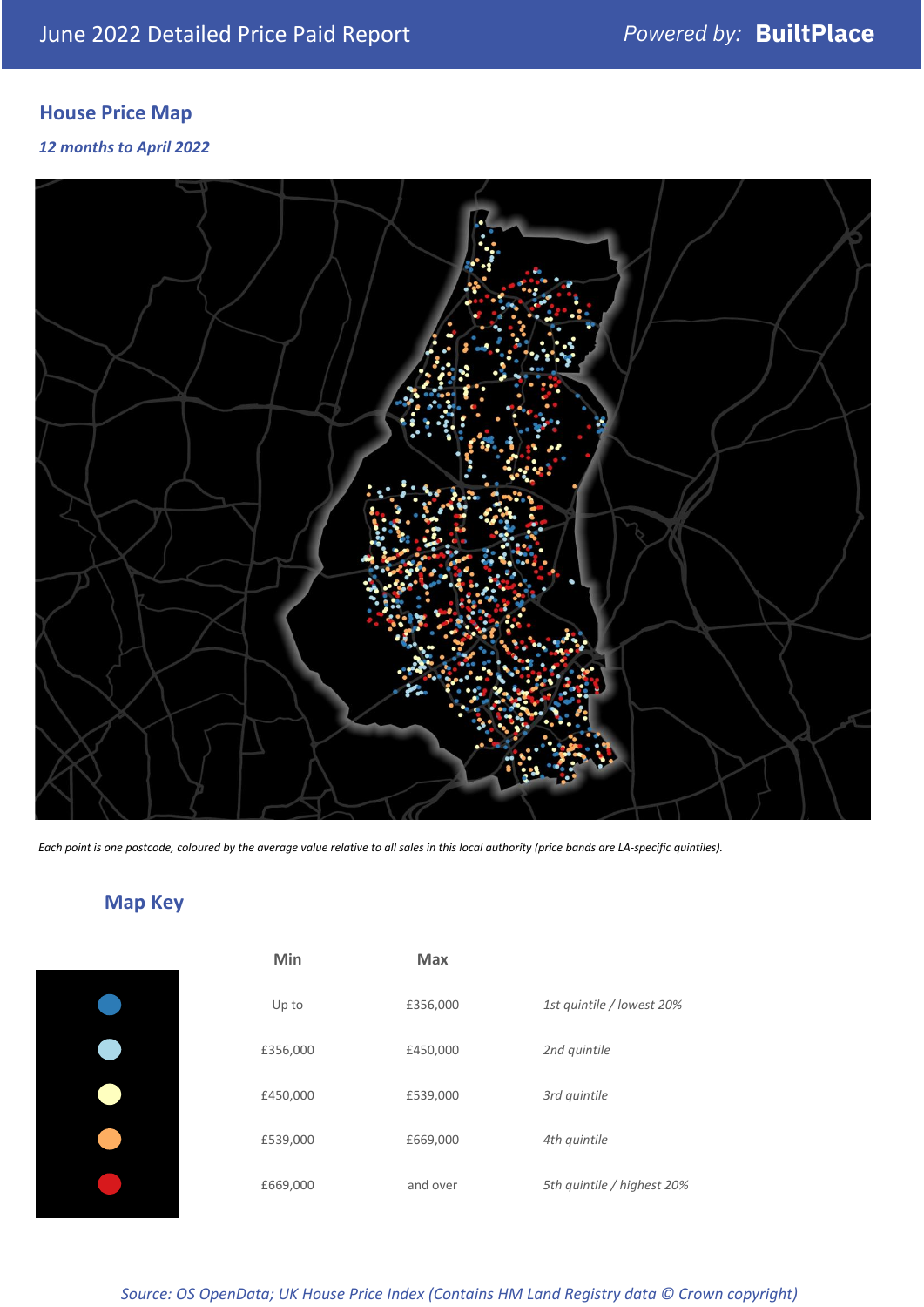# **Average House Price by Property Type**

### *12 months to April 2022*



|                 | <b>New</b>           | <b>Second hand</b> |  |
|-----------------|----------------------|--------------------|--|
| <b>Flat</b>     | £360,941             | £364,340           |  |
| <b>Terraced</b> | £620,610             | £607,842           |  |
| Semi-detached   | No recorded<br>sales | £652,156           |  |
| <b>Detached</b> | No recorded<br>sales | £895,683           |  |

### **House Price Distribution by Year**

*All properties, by price band and calendar year (2020 = year to date)*

|                    | 1997 | 2002 | 2007 | 2012 | 2017 | 2019 | 2020 |
|--------------------|------|------|------|------|------|------|------|
| <b>Under £100k</b> | 90%  | 14%  | 0%   | 1%   | 0%   | 0%   | 0%   |
| £100-200k          | 10%  | 72%  | 31%  | 28%  | 5%   | 2%   | 1%   |
| E200-300k          | 0%   | 13%  | 52%  | 49%  | 14%  | 9%   | 8%   |
| £300-400k          | 0%   | 1%   | 13%  | 16%  | 21%  | 17%  | 18%  |
| £400-500k          | 0%   | 0%   | 3%   | 4%   | 29%  | 25%  | 25%  |
| <b>£500k-1m</b>    | 0%   | 0%   | 1%   | 2%   | 31%  | 47%  | 45%  |
| £1-2m              | 0%   | 0%   | 0%   | 0%   | 1%   | 1%   | 3%   |
| <b>Over £2m</b>    | 0%   | 0%   | 0%   | 0%   | 0%   | 0%   | 0%   |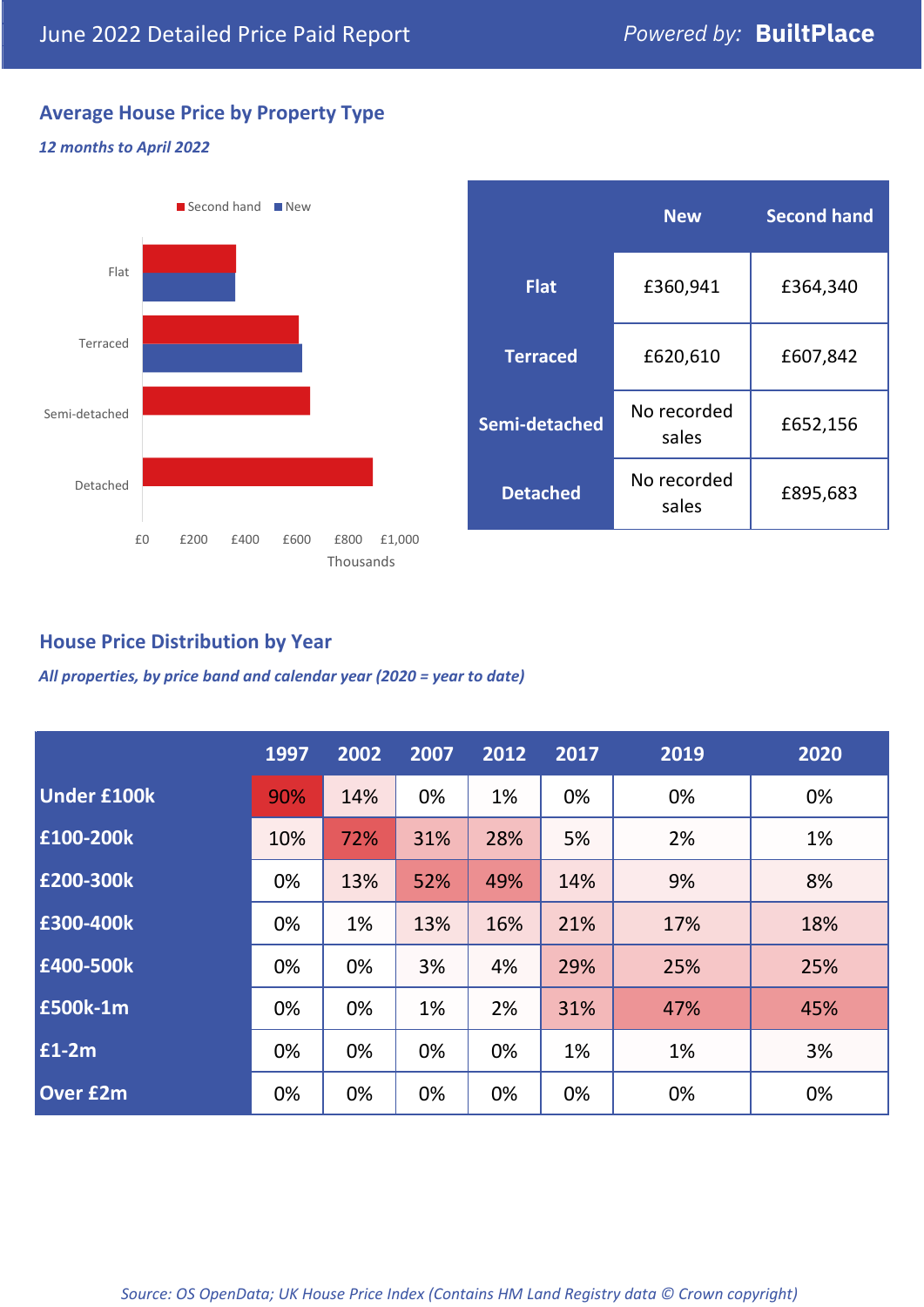## **Transactions (February 2022 data)**

*Annual Transactions, Indexed (2001-05 average = 100)*



There were 3,108 transactions in Waltham Forest during the 12 months to February 2022. This is 64% of the average from 2001-05 and suggests activity is significantly below pre-downturn levels.

Transactions in Waltham Forest have fallen by 12.8% since 2014, compared to changes of -21.3% for London and -7.7% for England.



#### *Cash and New Build Sales as % of Total, by Year*

*Note: The data on this page EXCLUDES transactions identified as transfers under a power of sale/repossessions, buy-to-lets (where they can be identified by a mortgage), and transfers to non-private individuals - i.e. it comprises only Land Registry 'A' data.*